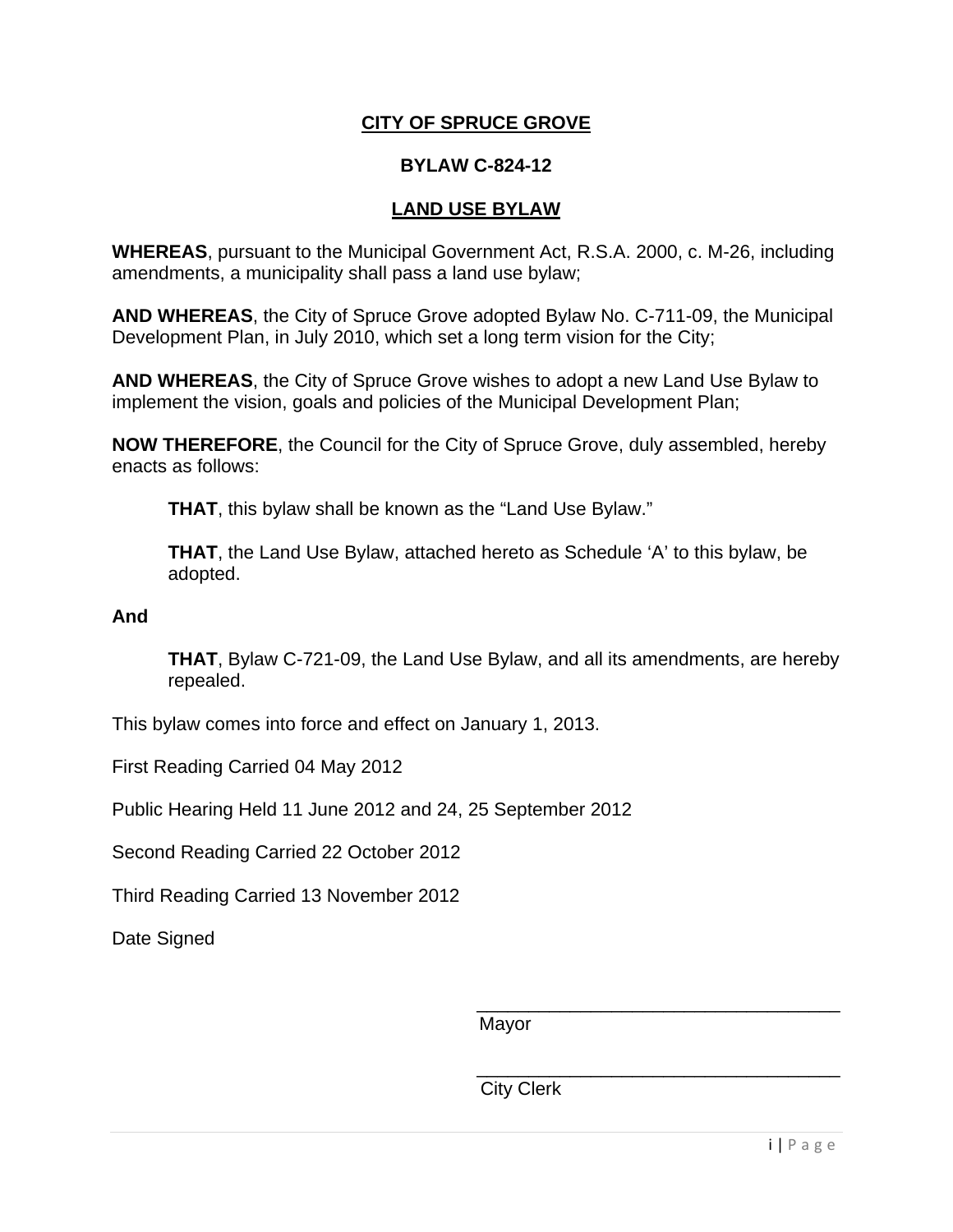Schedule A – Land Use Bylaw



# **Land Use Bylaw Effective Date: January 1, 2013**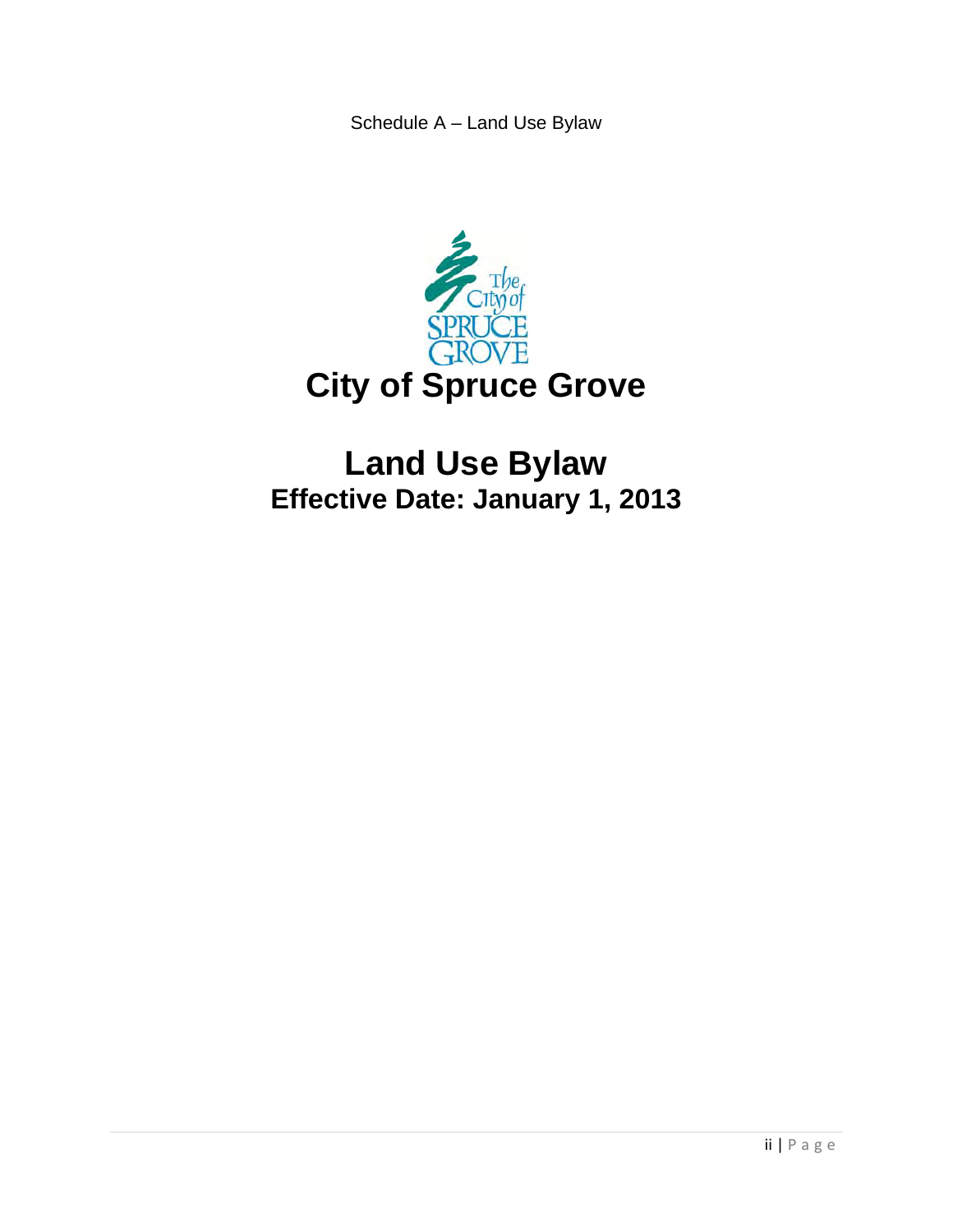# **Contents**

| <b>SECTION 1</b>  |                                               |  |
|-------------------|-----------------------------------------------|--|
| <b>SECTION 2</b>  |                                               |  |
| <b>SECTION 3</b>  |                                               |  |
| <b>SECTION 4</b>  |                                               |  |
| <b>SECTION 5</b>  |                                               |  |
| <b>SECTION 6</b>  |                                               |  |
| <b>SECTION 7</b>  |                                               |  |
| <b>SECTION 8</b>  |                                               |  |
| <b>SECTION 9</b>  | SUBDIVISION AND DEVELOPMENT APPEAL BOARD 35   |  |
| <b>SECTION 10</b> |                                               |  |
| <b>SECTION 11</b> | WHERE A DEVELOPMENT PERMIT IS NOT REQUIRED 36 |  |
| <b>SECTION 12</b> | APPLICATION FOR A DEVELOPMENT PERMIT 38       |  |
| <b>SECTION 13</b> |                                               |  |
| <b>SECTION 14</b> |                                               |  |
| <b>SECTION 15</b> |                                               |  |
| <b>SECTION 16</b> | NOTICE OF DEVELOPMENT PERMIT DECISION 46      |  |
| <b>SECTION 17</b> |                                               |  |
| <b>SECTION 18</b> |                                               |  |
| <b>SECTION 19</b> |                                               |  |
| <b>SECTION 20</b> |                                               |  |
| <b>SECTION 21</b> |                                               |  |
| <b>SECTION 22</b> |                                               |  |
| <b>SECTION 23</b> | GENERAL PROVISIONS AND RIGHT OF ENTRY  53     |  |
| <b>SECTION 24</b> |                                               |  |
| <b>SECTION 25</b> |                                               |  |
| <b>SECTION 26</b> |                                               |  |
| <b>SECTION 27</b> |                                               |  |
| <b>SECTION 28</b> |                                               |  |
| <b>SECTION 29</b> |                                               |  |
| <b>SECTION 30</b> |                                               |  |
| <b>SECTION 31</b> |                                               |  |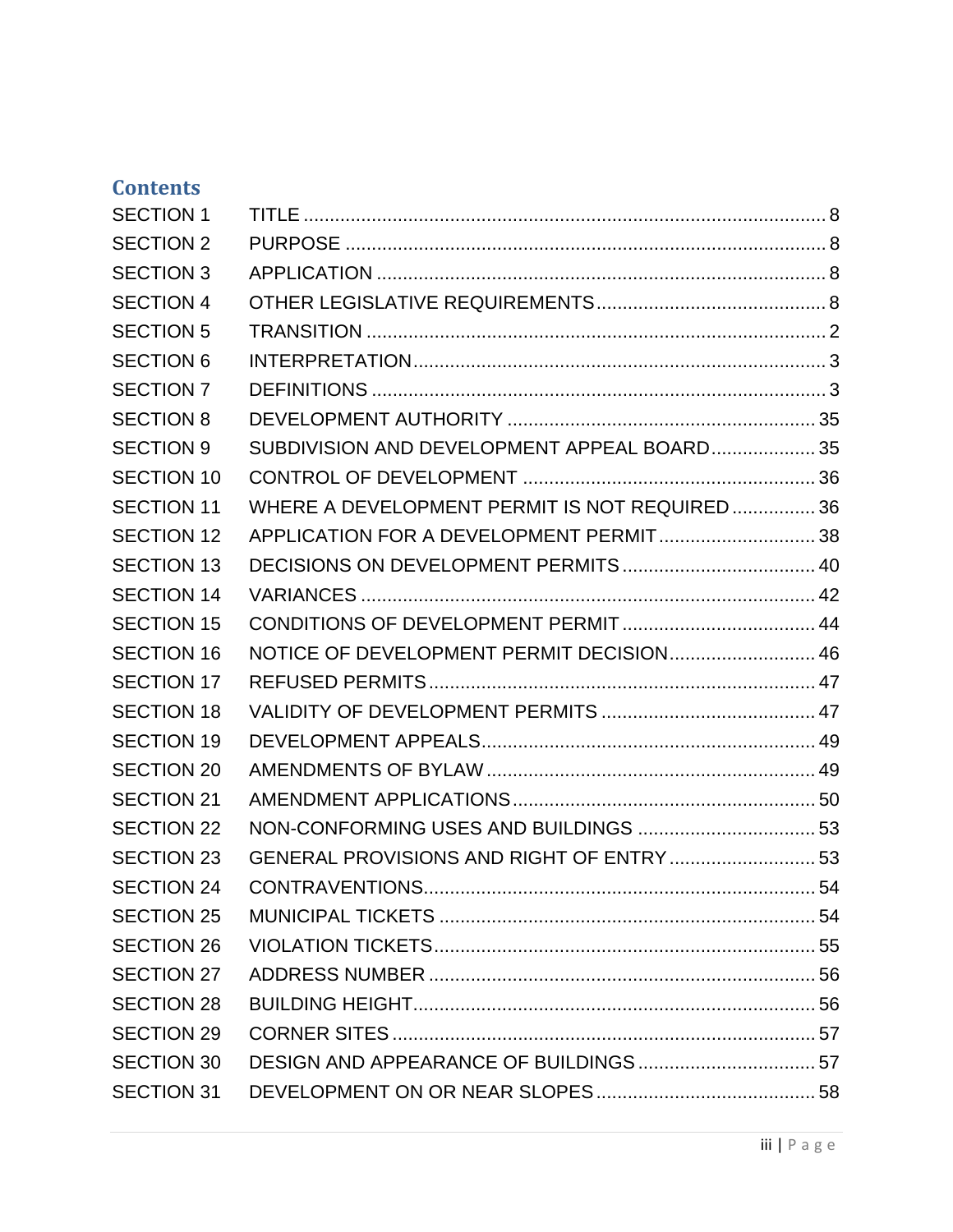| <b>SECTION 32</b>  |                                                       |  |
|--------------------|-------------------------------------------------------|--|
| <b>SECTION 33</b>  |                                                       |  |
| <b>SECTION 34</b>  |                                                       |  |
| <b>SECTION 35</b>  |                                                       |  |
| <b>SECTION 36</b>  |                                                       |  |
| <b>SECTION 37</b>  |                                                       |  |
| <b>SECTION 38</b>  |                                                       |  |
| <b>SECTION 39</b>  |                                                       |  |
| <b>SECTION 40</b>  |                                                       |  |
| <b>SECTION 41</b>  |                                                       |  |
| <b>SECTION 42</b>  | PROJECTIONS INTO FRONT YARDS (PRINCIPAL BUILDINGS) 63 |  |
| <b>SECTION 43</b>  | PROJECTIONS INTO REAR YARDS (PRINCIPAL BUILDINGS)  64 |  |
| <b>SECTION 44</b>  | PROJECTIONS INTO SIDE YARDS (PRINCIPAL BUILDINGS) 64  |  |
| <b>SECTION 45</b>  |                                                       |  |
| <b>SECTION 46</b>  |                                                       |  |
| <b>SECTION 47</b>  |                                                       |  |
| <b>SECTION 48</b>  |                                                       |  |
| <b>SECTION 49</b>  |                                                       |  |
| <b>SECTION 50</b>  |                                                       |  |
| <b>SECTION 51</b>  |                                                       |  |
| <b>SECTION 52</b>  |                                                       |  |
| <b>SECTION 52A</b> |                                                       |  |
| <b>SECTION 53</b>  |                                                       |  |
| <b>SECTION 54</b>  |                                                       |  |
| <b>SECTION 55</b>  |                                                       |  |
| <b>SECTION 56</b>  |                                                       |  |
| <b>SECTION 57</b>  | ANIMAL SERVICE FACILITIES, MINOR AND MAJOR  72        |  |
| <b>SECTION 58</b>  |                                                       |  |
| <b>SECTION 59</b>  |                                                       |  |
| <b>SECTION 60</b>  |                                                       |  |
| <b>SECTION 61</b>  |                                                       |  |
| <b>SECTION 62</b>  |                                                       |  |
| <b>SECTION 63</b>  |                                                       |  |
| <b>SECTION 64</b>  |                                                       |  |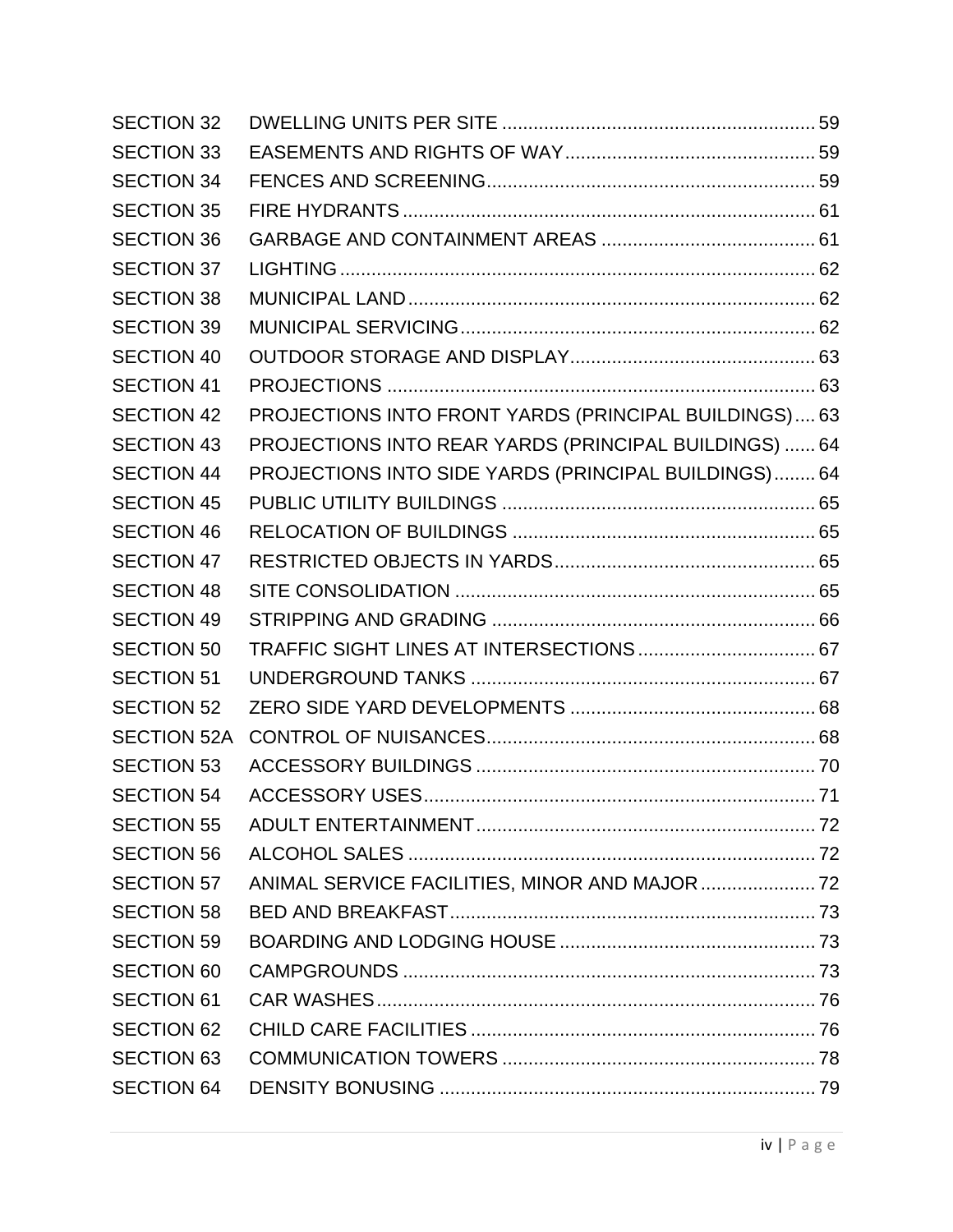| <b>SECTION 65</b>  |                                                  |  |
|--------------------|--------------------------------------------------|--|
| <b>SECTION 65A</b> |                                                  |  |
| <b>SECTION 66</b>  |                                                  |  |
| <b>SECTION 67</b>  |                                                  |  |
| <b>SECTION 68</b>  |                                                  |  |
| <b>SECTION 69</b>  | GROUP CARE FACILITIES AND LIMITED GROUP HOMES 84 |  |
| <b>SECTION 70</b>  |                                                  |  |
| <b>SECTION 71</b>  |                                                  |  |
| <b>SECTION 72</b>  |                                                  |  |
| <b>SECTION 73</b>  |                                                  |  |
| <b>SECTION 74</b>  |                                                  |  |
| <b>SECTION 75</b>  |                                                  |  |
| <b>SECTION 76</b>  |                                                  |  |
| <b>SECTION 77</b>  |                                                  |  |
| <b>SECTION 78</b>  |                                                  |  |
| <b>SECTION 79</b>  |                                                  |  |
| <b>SECTION 80</b>  | WIND ENERGY SYSTEMS (SMALL) (SWES)  88           |  |
| <b>SECTION 80A</b> |                                                  |  |
| <b>SECTION 80B</b> |                                                  |  |
| <b>SECTION 80C</b> |                                                  |  |
| <b>SECTION 80D</b> |                                                  |  |
| <b>SECTION 81</b>  |                                                  |  |
| <b>SECTION 82</b>  |                                                  |  |
| <b>SECTION 83</b>  |                                                  |  |
| <b>SECTION 84</b>  |                                                  |  |
| <b>SECTION 85</b>  | NUMBER OF ON SITE PARKING STALLS REQUIRED 98     |  |
| <b>SECTION 86</b>  |                                                  |  |
| <b>SECTION 87</b>  |                                                  |  |
| <b>SECTION 88</b>  |                                                  |  |
| <b>SECTION 89</b>  |                                                  |  |
| <b>SECTION 90</b>  |                                                  |  |
| <b>SECTION 91</b>  | LANDSCAPING ISLANDS FOR PARKING AREA 109         |  |
| <b>SECTION 92</b>  |                                                  |  |
| <b>SECTION 93</b>  |                                                  |  |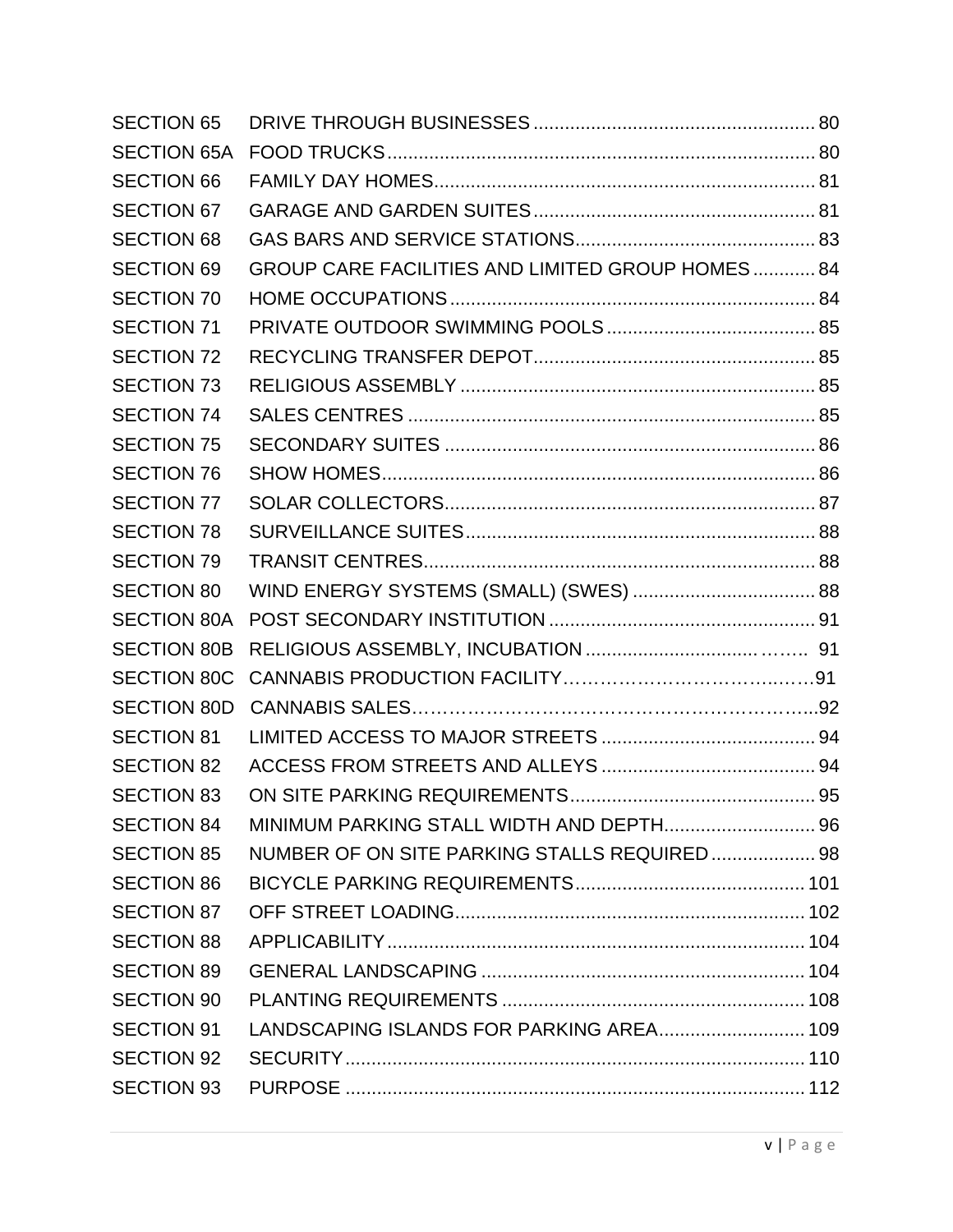| <b>SECTION 94</b>  |                                                                    |  |
|--------------------|--------------------------------------------------------------------|--|
| <b>SECTION 95</b>  |                                                                    |  |
| <b>SECTION 96</b>  | SIGNS NOT REQUIRING A DEVELOPMENT PERMIT  119                      |  |
| <b>SECTION 97</b>  | DEVELOPMENT PERMIT REQUIREMENTS 122                                |  |
| <b>SECTION 98</b>  |                                                                    |  |
| <b>SECTION 99</b>  | A-BOARD SIGNS (EXCLUDING REAL ESTATE SIGNS)  127                   |  |
| <b>SECTION 100</b> |                                                                    |  |
| <b>SECTION 101</b> | BANNERS AND NON-GOVERNMENT-ISSUED FLAGS  128                       |  |
| <b>SECTION 102</b> |                                                                    |  |
| <b>SECTION 103</b> |                                                                    |  |
| <b>SECTION 104</b> |                                                                    |  |
| <b>SECTION 105</b> |                                                                    |  |
| <b>SECTION 106</b> |                                                                    |  |
| <b>SECTION 107</b> |                                                                    |  |
| <b>SECTION 108</b> |                                                                    |  |
| <b>SECTION 109</b> |                                                                    |  |
| <b>SECTION 110</b> | NEIGHBOURHOOD IDENTIFICATION SIGNS  131                            |  |
| <b>SECTION 111</b> |                                                                    |  |
| SECTION 112        |                                                                    |  |
|                    |                                                                    |  |
|                    |                                                                    |  |
|                    |                                                                    |  |
|                    |                                                                    |  |
|                    | SECTION 115 R1 - MIXED LOW TO MEDIUM DENSITY RESIDENTIAL DISTRICT  |  |
|                    | SECTION 116 R2 - MIXED MEDIUM TO HIGH DENSITY RESIDENTIAL DISTRICT |  |
|                    | SECTION 117 GPL - GREENBURY PLANNED LOT DISTRICT 143               |  |
|                    | SECTION 118 RE1 - Established NEIGHBOURHOOD RESIDENTIAL DISTRICT 1 |  |
| SECTION 119        | RE2 - Established NEIGHBOURHOOD RESIDENTIAL DISTRICT 2             |  |
|                    | SECTION 120 RMHC - MANUFACTURED HOME COURT DISTRICT  154           |  |
| SECTION 121        | RMHS - MANUFACTURED HOME SUBDIVISION RESIDENTIAL                   |  |
|                    | SECTION 122 HLC - HAWTHORNE LIFESTYLE COMMUNITY DISTRICT 162       |  |
|                    |                                                                    |  |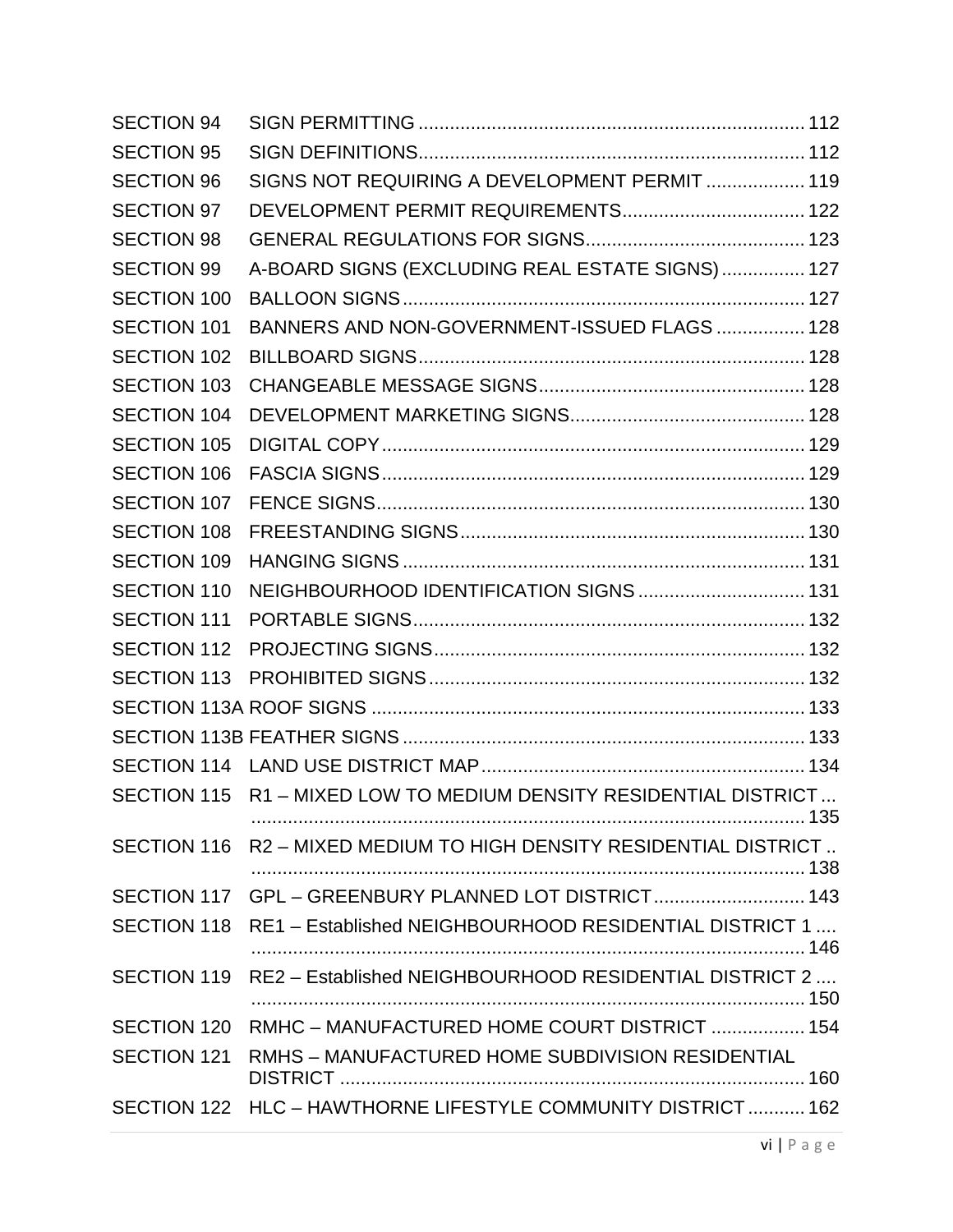| SECTION 123 C1 - CITY CENTRE COMMERCIAL DISTRICT 165           |
|----------------------------------------------------------------|
| SECTION 124 C2 - VEHICLE ORIENTED COMMERCIAL DISTRICT 170      |
| SECTION 125 C3 - NEIGHBOURHOOD RETAIL AND SERVICE DISTRICT 173 |
|                                                                |
|                                                                |
| SECTION 128 PS - PUBLIC SERVICE INSTITUTIONAL DISTRICT  181    |
|                                                                |
|                                                                |
|                                                                |
|                                                                |

SCHEDULE A: City of Spruce Grove Land Use Bylaw – Maps 1 to 15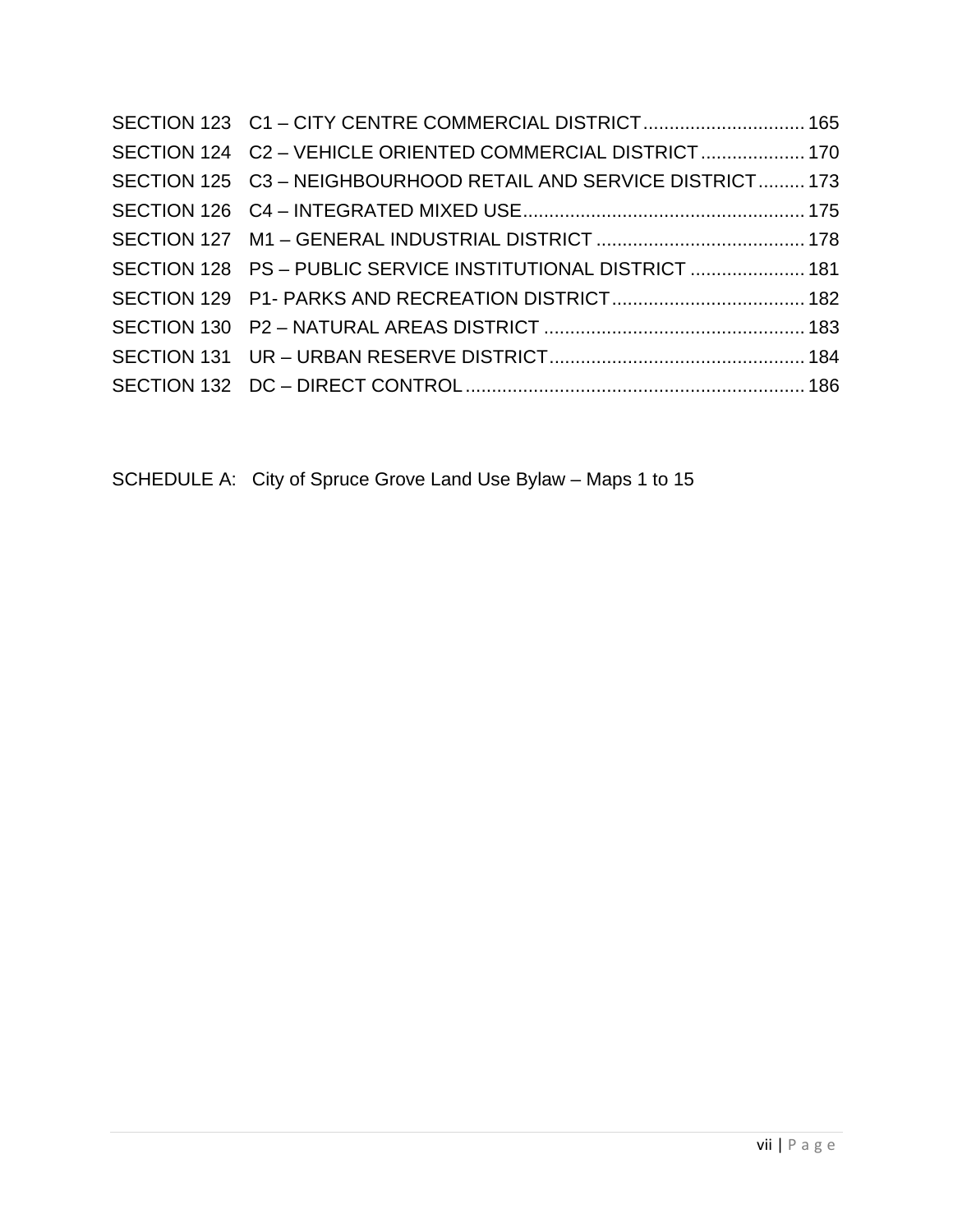# **SECTION 1 TITLE**

(1) This Bylaw is the Land Use Bylaw of the City of Spruce Grove in the Province of Alberta, and is referred to throughout as "this Bylaw."

## **SECTION 2 PURPOSE**

- (1) The purpose of this Bylaw is to regulate the use and development of land and Buildings within the City of Spruce Grove to achieve the orderly and economic Development of land in the City. In pursuit of that purpose, this Bylaw will:
	- (a) Divide the City of Spruce Grove into land use Districts;
	- (b) Prescribe and regulate for each District the purpose for which land and buildings may be used;
	- (c) Specify how many Dwellings are allowed per Site;
	- (d) Establish the office of a Development Authority;
	- (e) Establish the method of making decisions on applications for Development Permits including the issue of Development Permits; and
	- (f) Prescribe a procedure to notify owners of land likely to be affected by the issue of a Development Permit.

# **SECTION 3 APPLICATION**

- (1) Except as provided hereafter, this Bylaw applies to the whole City of Spruce Grove, including all lands and Buildings contained within its corporate limits.
- (2) This Bylaw does not apply to any lands contained within a registered public road plan.

# **SECTION 4 OTHER LEGISLATIVE REQUIREMENTS**

(1) Nothing contained within this Bylaw and no approval or permit issued hereunder relieves any person from the requirement to comply with the provisions of any other applicable Federal, Provincial or municipal law nor the provisions of any caveat, easement or other instrument affecting a Building or land.